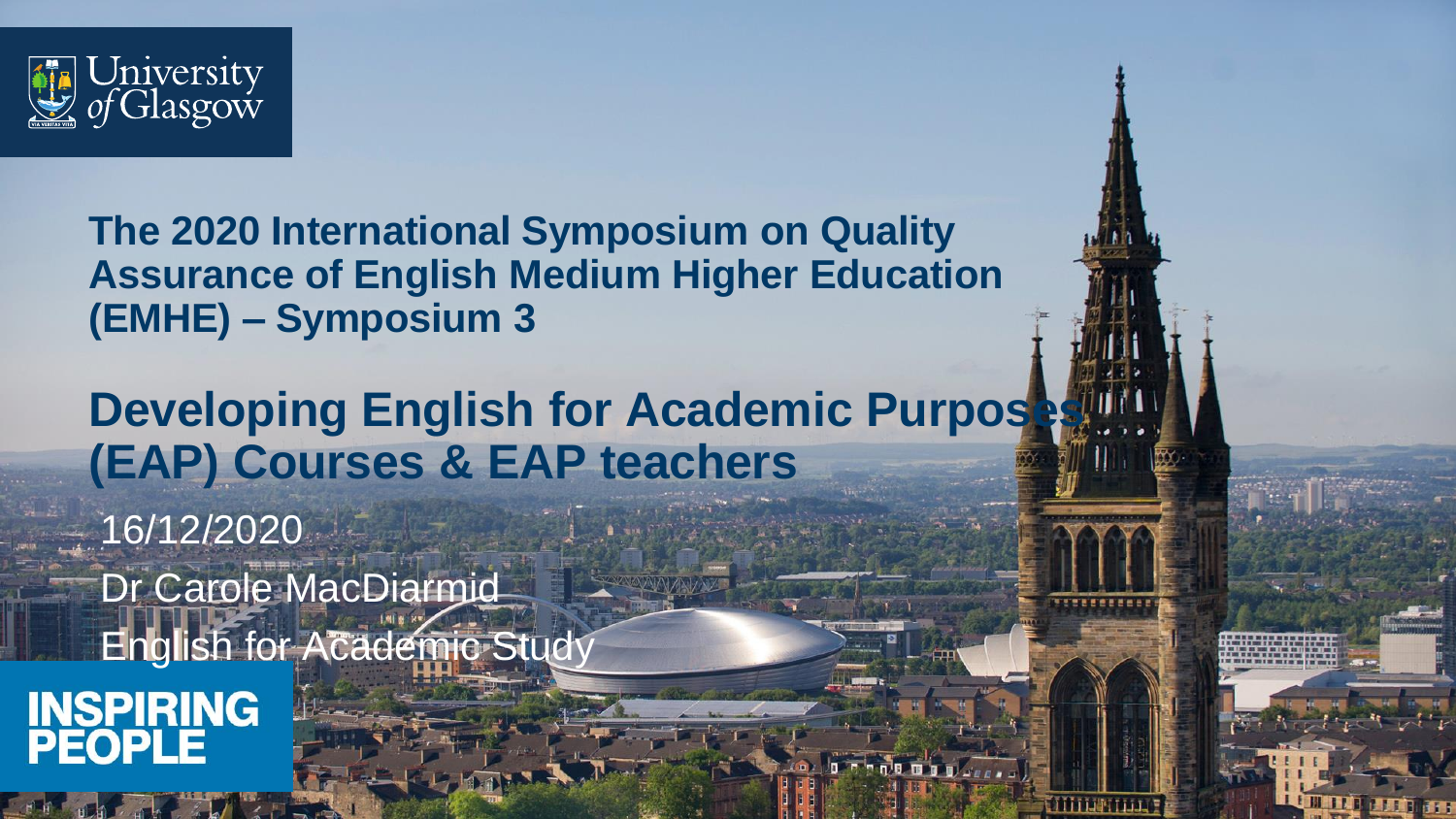

Developing Pre-sessional (PS) EAP courses at UofG

- English for General Academic Purposes (EGAP)
- English for Specific Academic Purposes (ESAP)

Identifying student needs with input from:

- Lecturers (content, pre & in-sessional)
- Observations & document collection/analysis
- **Students**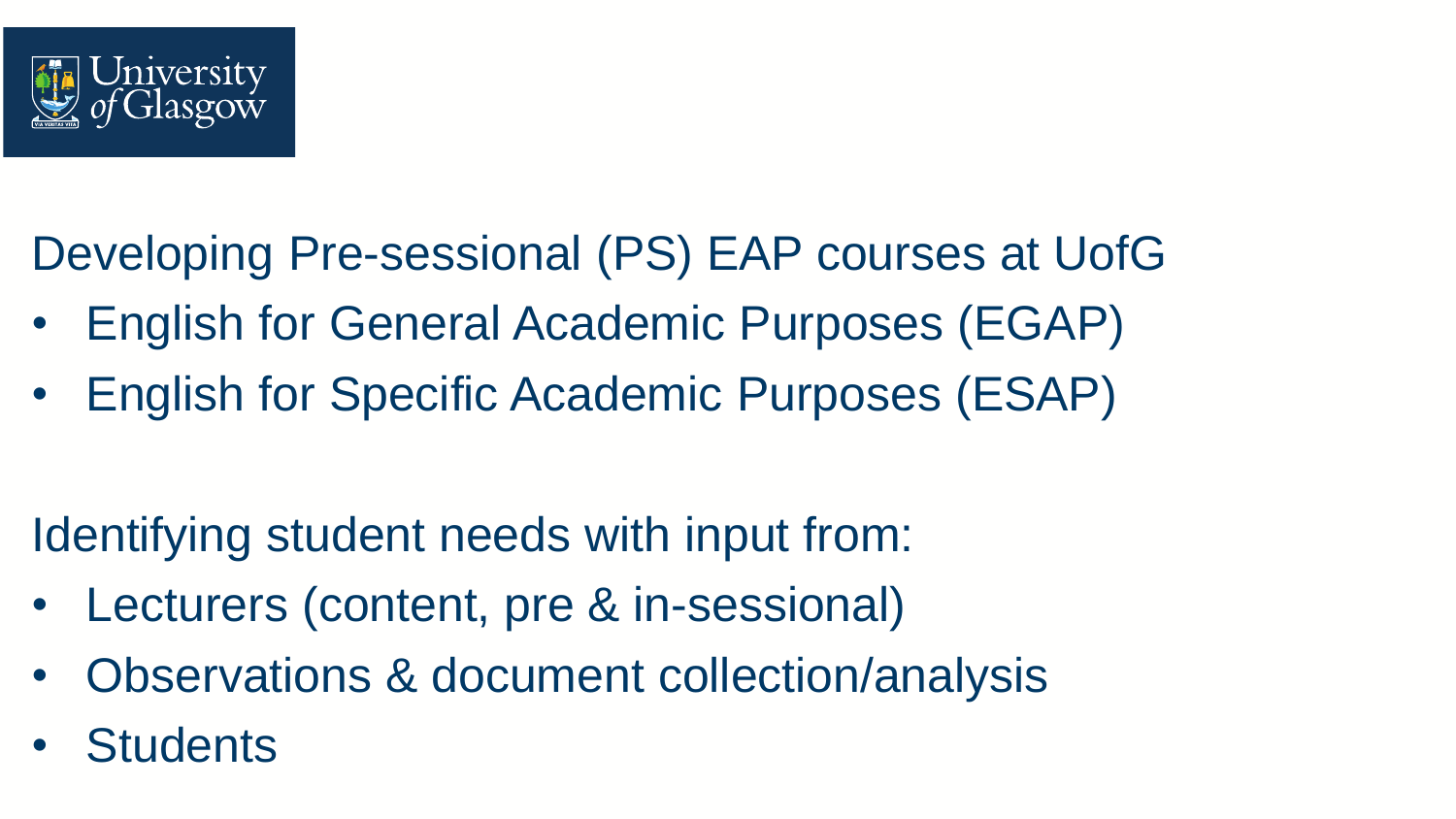Developing & delivering EAP courses at UofG Example 1: Year-round EGAP PS (4.5 ielts/B1 CEFR+) Guest lectures; projects (e.g. Campus development)

Example 2: 'Bridging' ESAP PS (6 ielts/B2 CEFR +) Lecturer input, example assignment topics & readings











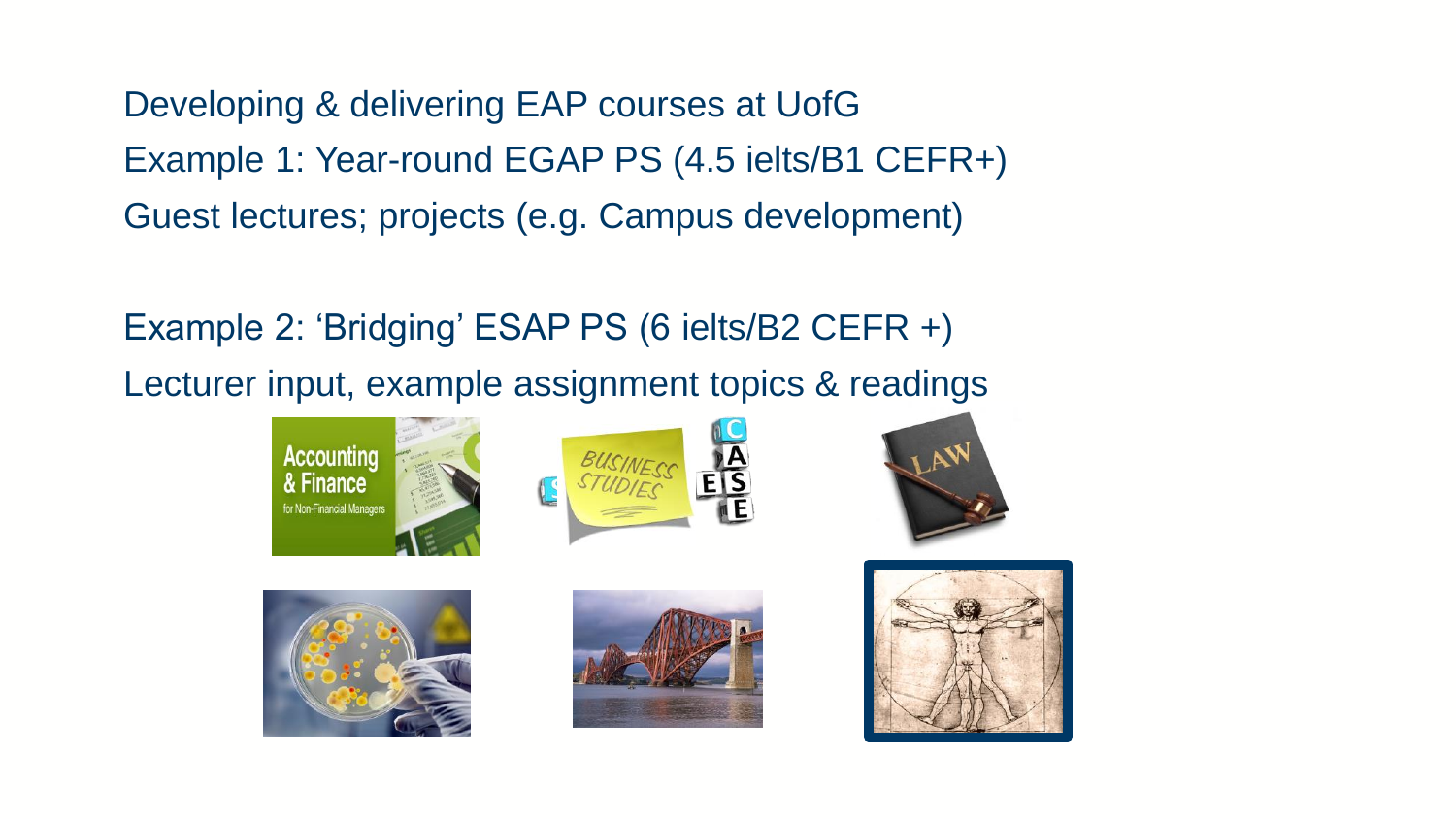**Developing EAP Teachers** & the teacher knowledge base (e.g., student needs, genres, practices, disciplines )

- Context- specific needs analysis of teachers
- Induction & support
	- Peer & experience observations
	- Induction (assessment, principles, group planning & sharing expertise)
	- TEAP 'talking about teaching' mentoring group
	- (TEAP-specific course)

*Informed by BALEAP TEAP competency framework*

The global forum for **EAP** professionals

**BALEAF**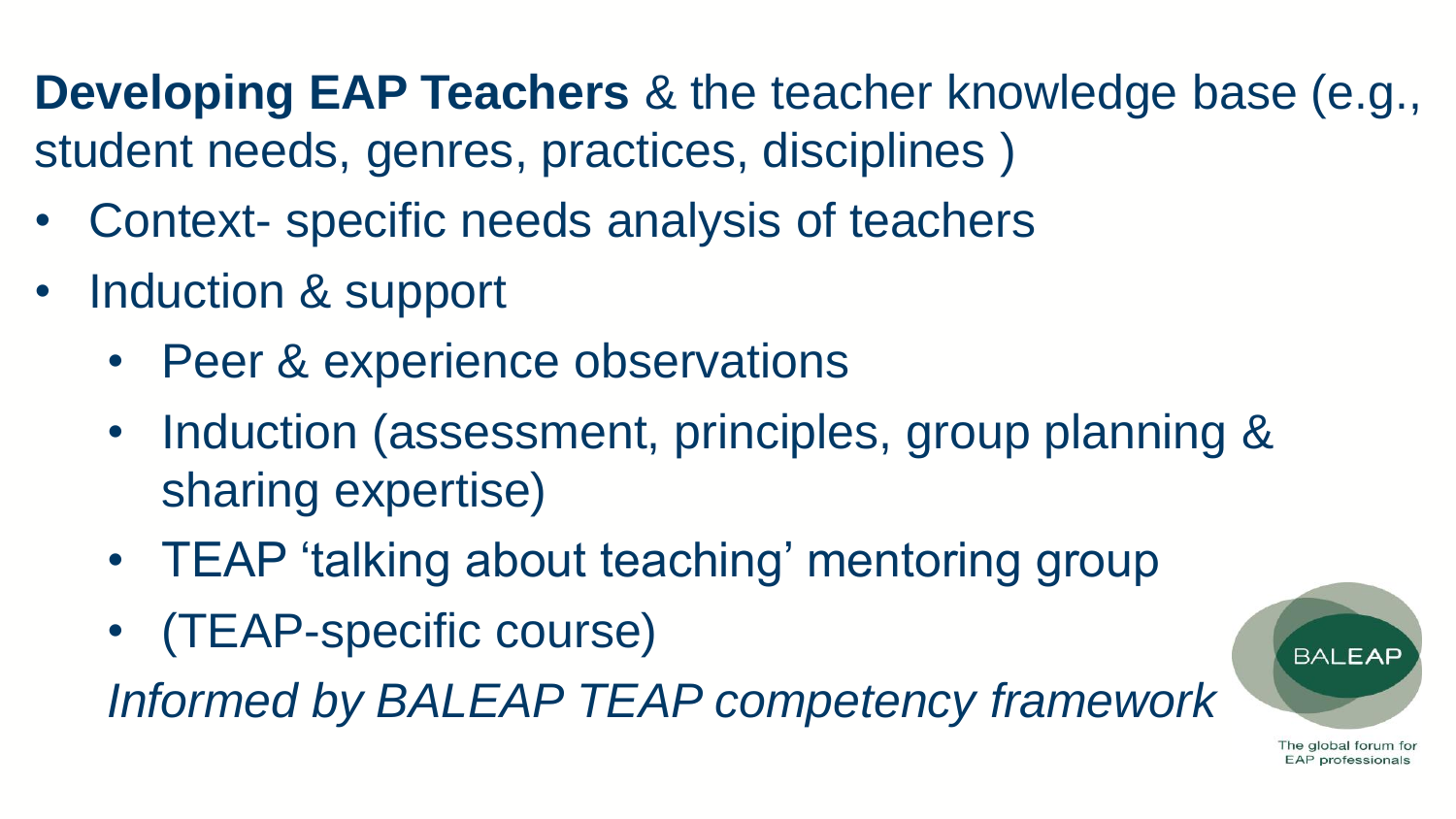

- An example award: **BALEAP TEAP Fellowship Scheme** 
	- Competency based
	- 3 levels (Associate Fellow/Fellow/Senior Fellow + TEAP Mentor/Assessor Unit)
	- Portfolio award: collect 'evidence'



EAP professionals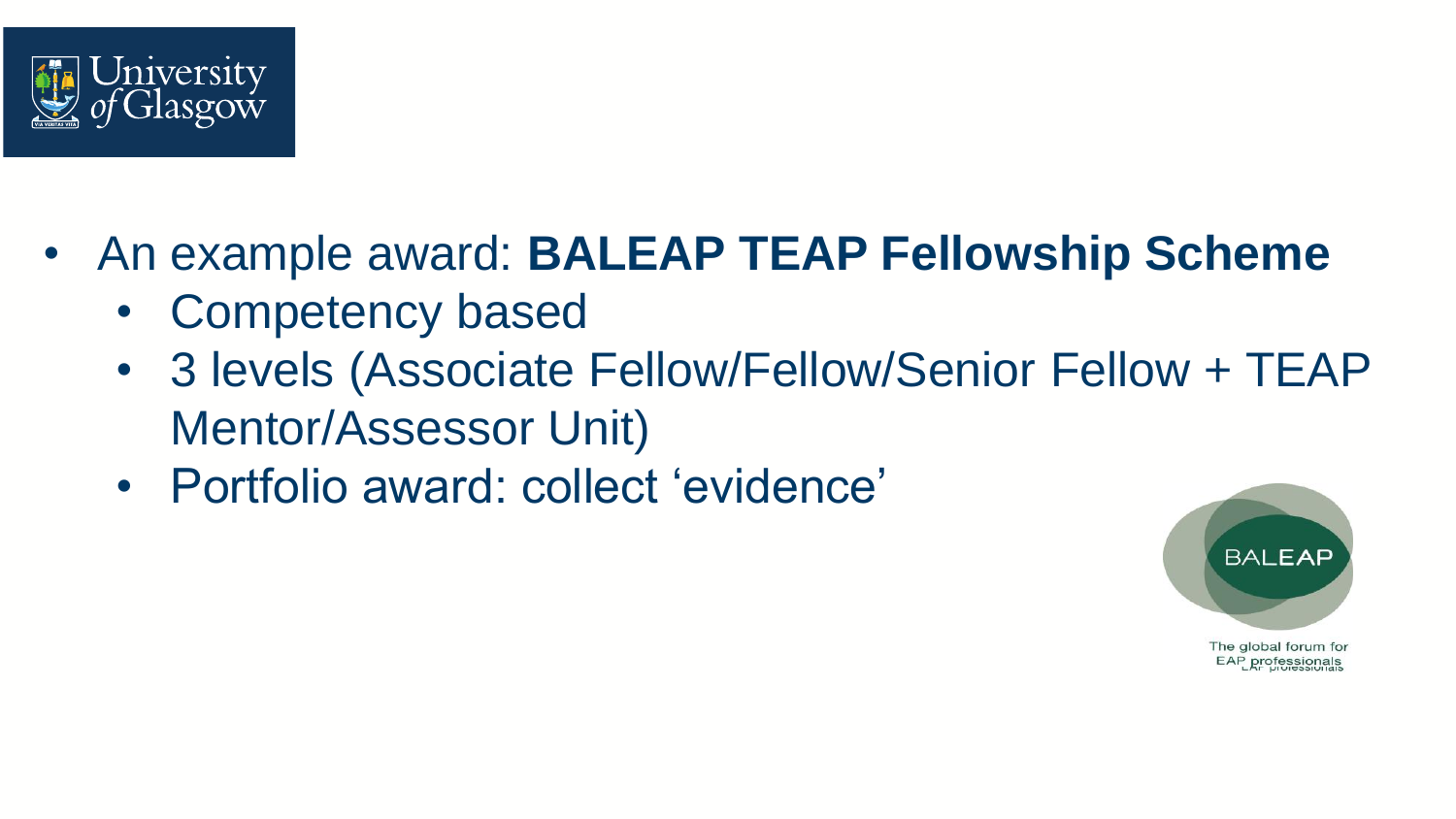## **BALEAP TEAP Fellowship Scheme: Evidence of competence**

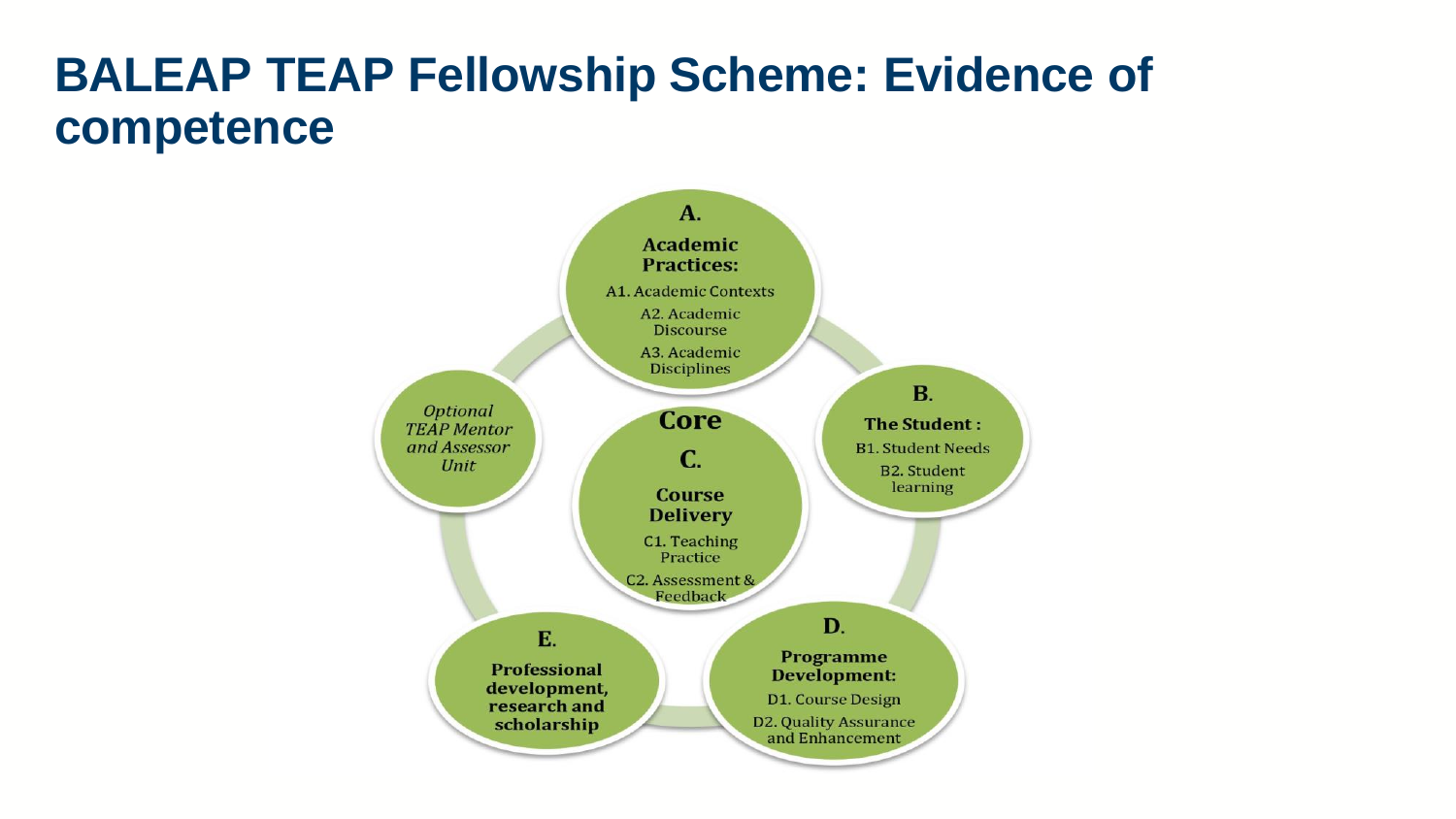

## Engaging in CPD/research/scholarship Join the BALEAP 2021 conference!



https://www.gla.ac.uk/schools/mlc/eas/about%20us/ouractivities/events/